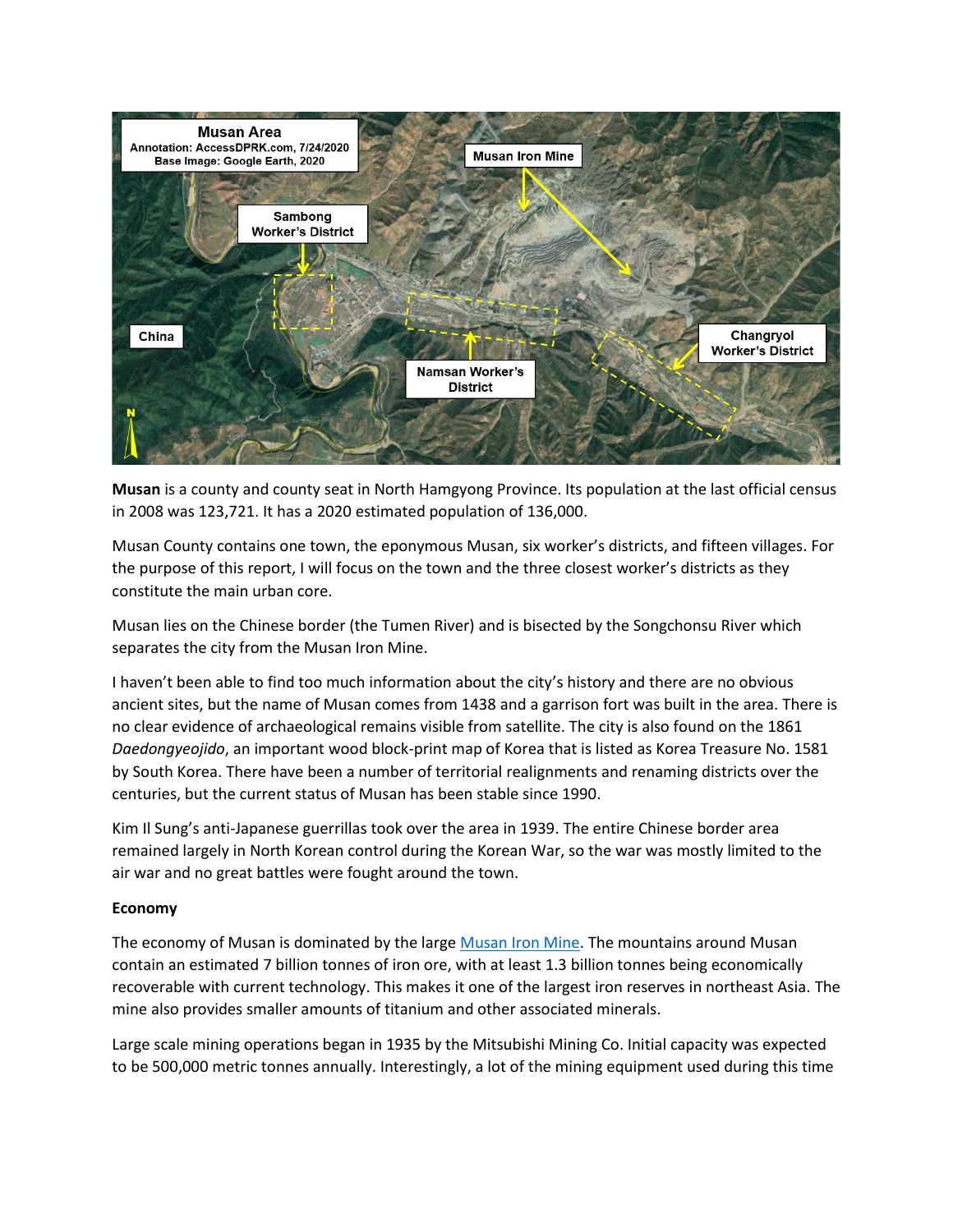was imported from the United States. The capacity was expanded in 1940 to 1 million tonnes and operated at a high level throughout the years of Kim Il Sung after independence.

More recently, the mine has been beset by many problems that stem from the country's economic collapse in the 1990s and have been exacerbated by equipment and fuel shortages and recurrent flooding. Although, prior to increased sanctions in 2017, the mine was still earning North Korea \$330 million each year from exported minerals.

Since then, reports show the mine may only be working at half capacity in normal times but even that has substantially declined as a result of North Korea's COVID-19 measures which included closing the Sino-DPRK border.

Despite Musan's position on the border, there is no border crossing. So, any international trade has to take place elsewhere, with Musan simply being the central production site.

Musan's next largest economic sector is in lumber. Lumber is a major economic sector in the northern regions of the country. Musan has at least two wood product-related factories. The general domestic economy (small hotels, restaurants, etc.) rounds out the bulk of the city's economy.

## **Defense**

The DPRK-Sino border region is the least defended of North Korea and that applies to Musan. There are no anti-aircraft batteries or directly associated army bases. It is covered only by surface-to-air missile batteries stationed along the coast. At 70 and 100 km away from the batteries, Musan is near the limit of their coverage range.

Civilian "defense" is carried out by the various state security ministries. 38 North identified the locations of the State Security Ministry and the Social Security Ministry (formerly People's Security). I have these two marked on the image provided below.



## **General changes**